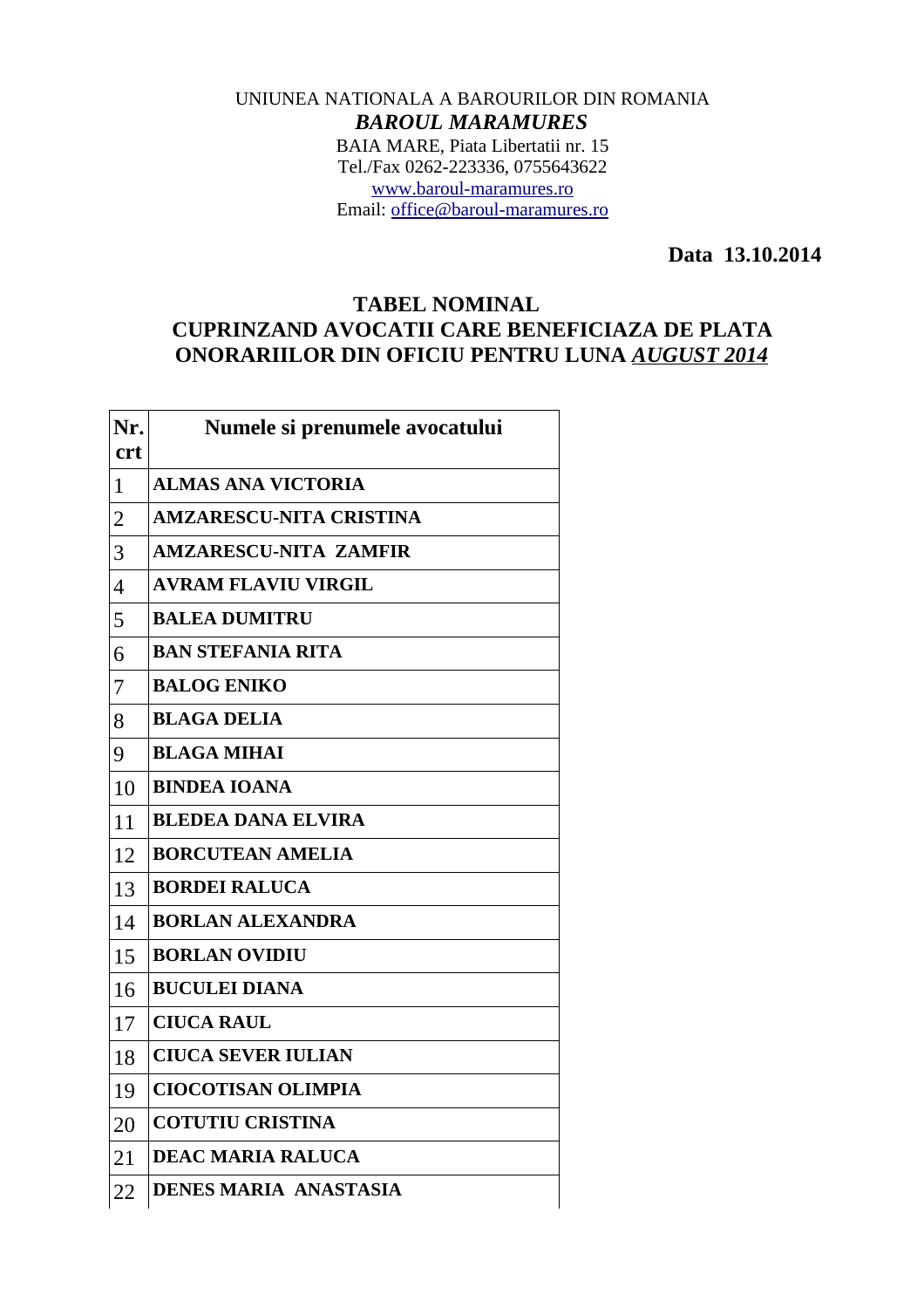| 23 | <b>DOMSA ANGELICA</b>           |
|----|---------------------------------|
| 24 | <b>FARCAS CLAUDIA</b>           |
| 25 | <b>GALEA-SZEREMI GABRIEL</b>    |
| 26 | <b>GIURGIU ADRIAN</b>           |
| 27 | <b>GIURGIU LIANA</b>            |
| 28 | <b>HORGOS RAZVAN</b>            |
| 29 | <b>IACOB DIANA</b>              |
| 30 | <b>IANCULUI FLORIN</b>          |
| 31 | <b>ILUTI ALINA</b>              |
| 32 | <b>LEONTE CORNELIA</b>          |
| 33 | <b>LIBOTEAN IONELA</b>          |
| 34 | <b>LUPSE MARINELA</b>           |
| 35 | <b>MARIS ALEXANDRA</b>          |
| 36 | <b>MAROZSAN RALUCA</b>          |
| 37 | <b>MESAROS TOMOIAGA ANDREEA</b> |
| 38 | <b>MIC SINZIANA-LUIZA</b>       |
| 39 | <b>MIHALI ANISOARA</b>          |
| 40 | <b>NASUI RODICA</b>             |
| 41 | <b>NEGULESCU SIMINA</b>         |
| 42 | <b>OLAR IULIA</b>               |
| 43 | PETRAN MANUELA                  |
| 44 | PETROVAN CRISTINA               |
| 45 | <b>PETROVAI GABRIEL</b>         |
| 46 | <b>POPAN CATALIN</b>            |
| 47 | <b>RADU CORINA</b>              |
| 48 | <b>REMES ANCA</b>               |
| 49 | <b>SABOU ANCA</b>               |
| 50 | <b>SCIUCHIN MIHAELA</b>         |
| 51 | <b>SIMON CIAN MONICA</b>        |
| 52 | <b>STASINOPOULOS ANDREEA</b>    |
| 53 | <b>STEF DAN</b>                 |
| 54 | <b>SUSTIC TOADER PETRE</b>      |
| 55 | <b>TAMAS GEORGIANA</b>          |